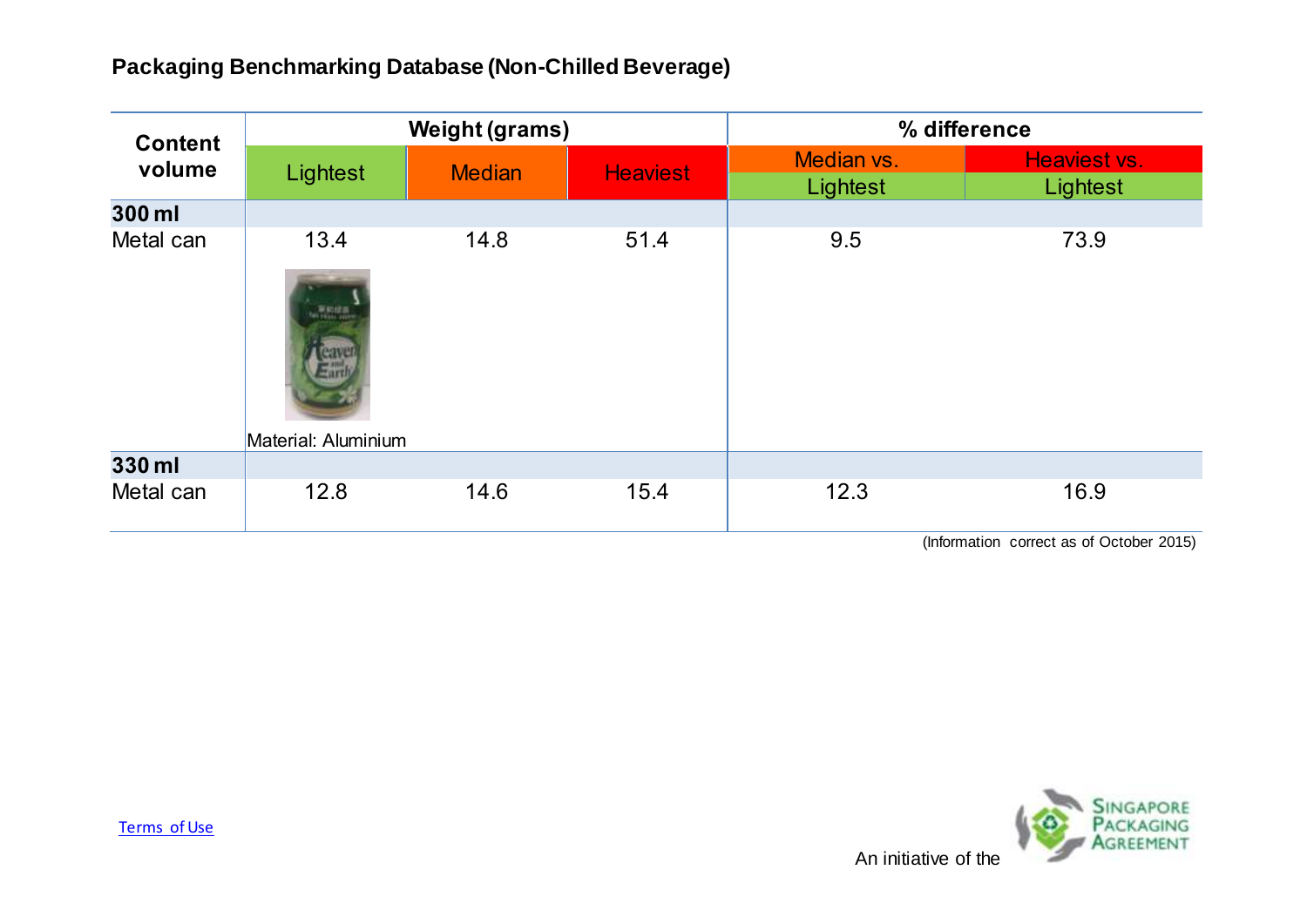## **Packaging Benchmarking Database (Non-Chilled Beverage)**

| <b>Content</b><br>volume                         | <b>Weight (grams)</b>      |                            |                            | % difference           |                          |
|--------------------------------------------------|----------------------------|----------------------------|----------------------------|------------------------|--------------------------|
|                                                  | Lightest                   | <b>Median</b>              | <b>Heaviest</b>            | Median vs.<br>Lightest | Heaviest vs.<br>Lightest |
| 350 ml                                           |                            |                            |                            |                        |                          |
| Overall<br><b>Plastic Bottle</b><br>Cap<br>Label | 20.0<br>16.3<br>1.8<br>1.8 | 26.5<br>23.2<br>2.2<br>1.2 | 30.4<br>25.4<br>2.9<br>2.0 | 24.5                   | 34.2                     |
| 500 ml                                           |                            |                            |                            |                        |                          |
| Overall<br><b>Plastic Bottle</b><br>Cap<br>Label | 21.1<br>17.5<br>1.4<br>2.1 | 31.6<br>27.2<br>2.5<br>2.0 | 47.9<br>41.3<br>4.2<br>2.3 | 33.2                   | 55.9                     |
| 1 <sub>L</sub>                                   |                            |                            |                            |                        |                          |
| Overall<br><b>Plastic Bottle</b><br>Cap<br>Label | 49.4<br>45.3<br>2.3<br>1.8 | 57.3<br>52.1<br>3.9<br>1.4 | 88.6<br>82.8<br>3.8<br>2.0 | 13.8                   | 44.2                     |

(Information correct as of October 2015)

*Overall weight may differ due to rounding.*



[Terms of Use](http://www.nea.gov.sg/terms-of-use/)